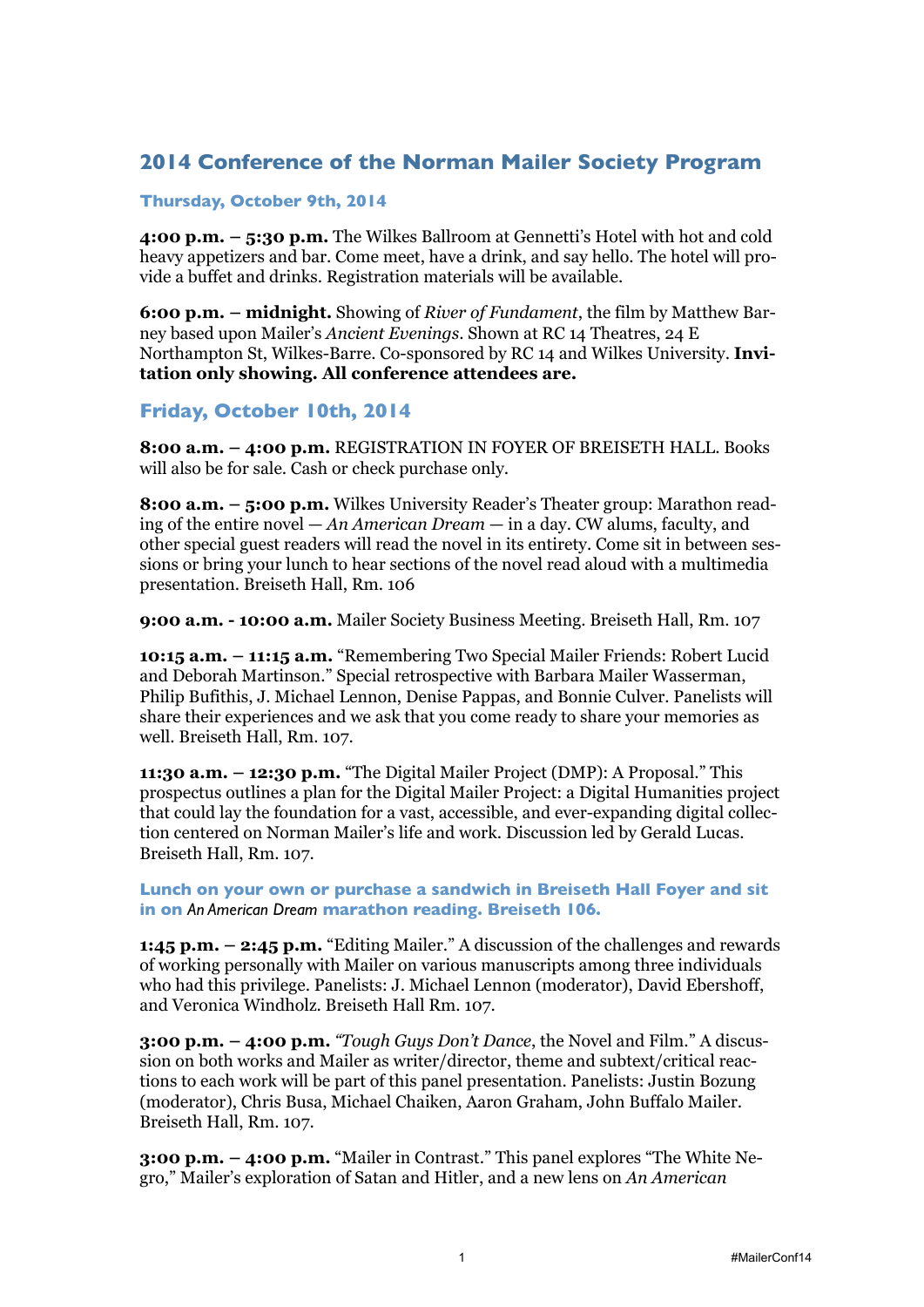*Dream*. Panelists: Nicole Depolo (moderator) Jason Mosser, Walter Lewallen, Jacob Hebda, and Aaron Botwick. Breiseth Hall, Rm. 219.

**4:15 p.m. – 5:15 p.m.** "A Dialogue About Boxing and Mailer." Panelists: Barry Leeds (moderator), Bill Lowenburg, and Ron Fried. Breiseth Hall, Rm. 219.

**4:15 p.m. – 5:15 p.m.** "Finding Mailer in Contemporary Pop Culture." This roundtable will explore the resonances of some of Mailer's most salient and controversial ideas within contemporary pop culture, with a particular focus on the television shows and online culture that have arguably become part of this generation's zeitgeist. Participants: Maggie McKinley (moderator), Jerry Lucas, Nicole DePolo. Breiseth Hall, Rm. 107.

**5:15 p.m. – 7:30 Dinner on your own. List of restaurants in your packet.**

**7:30 p.m. – 9:00 p.m.** "Extending the Legacy." Panel of scholars, all of whom have written extensively about Mailer. Participants: J. Michael Lennon, Phil Sipiora, Phil Bufithis, Barry Leeds, Moderated by Mark Olshaker, past Mailer Society president. Henry Student Center Ballroom, 2nd Floor, Frank and Dorthea Henry Student Center. Books for sale at panel. Cash/check purchase only.

**9:00 p.m. – 11:00 p.m.** Welcome to Wilkes reception and celebration. Wine and cheese welcome reception in Kirby Hall. An evening of special toasts, sponsored by The Wilkes University Graduate Creative Writing Department. Kirby Hall, 1st Floor Salon.

## **Saturday, October 11, 2014**

#### **PAPERS AND PANELS**

**9:00 a.m. – 10:00 a.m.** "*Ancient Evenings*: Thirty Years After." Panel will combine paper-related topics and a wider discussion of the novel, including commentary on the newly released film *River of Fundament* (loosely based upon Mailer's novel). Panelists: Philip Bufithis (moderator), Alex Hicks, Nicole DePolo, and John Buffalo Mailer. Breiseth Hall, Rm. 106.

**9:00 a.m. – 10:00 a.m.** "Yes, Norman Matters." Panel presentation of personal observations and testimonies of Wilkes University CW students who participated in the Mailer Center summer workshops/fellowship programs in P-town and NYC, funded by the Mailer Center. Participants: Dawn Leas (moderator), Patricia Florio, Bill Lowenburg, Matthew Hinton, and Vicki Mayk.

**10:15 a.m. – 11:15 a.m.** "A psychopath and/or hipster in *An American Dream*." Papers exploring comparisons of Mailer's hipster with Nabokov's Psychopath, *An American Dream* as a "romantic nightmare," and the lasting legacy of *An American Dream*. Panelists include: Phillip Sipiora (moderator), Heather Braun, Victor Peppard, and Bernard Horn. Breiseth 219.

**10:15 a.m. – 11:15 a.m.** Mailer's run for NYC Mayor. Michael Lennon (moderator), John Buffalo Mailer, and Joe Reubens talk about Mailer's feisty run for the mayoral seat in NYC. Breiseth Rm. 106.

**11:30 a.m. – 12:30 p.m.** Mailer's Brooklyn: A panel will discuss the influence of Brooklyn, where Mailer lived most of his life, on his life and work, with sidebars on the other writers who lived there. Barbara Mailer Wasserman, Mark Noonan, Tim Nolan, J. Michael Lennon (moderator). Breiseth Hall, Rm. 106.